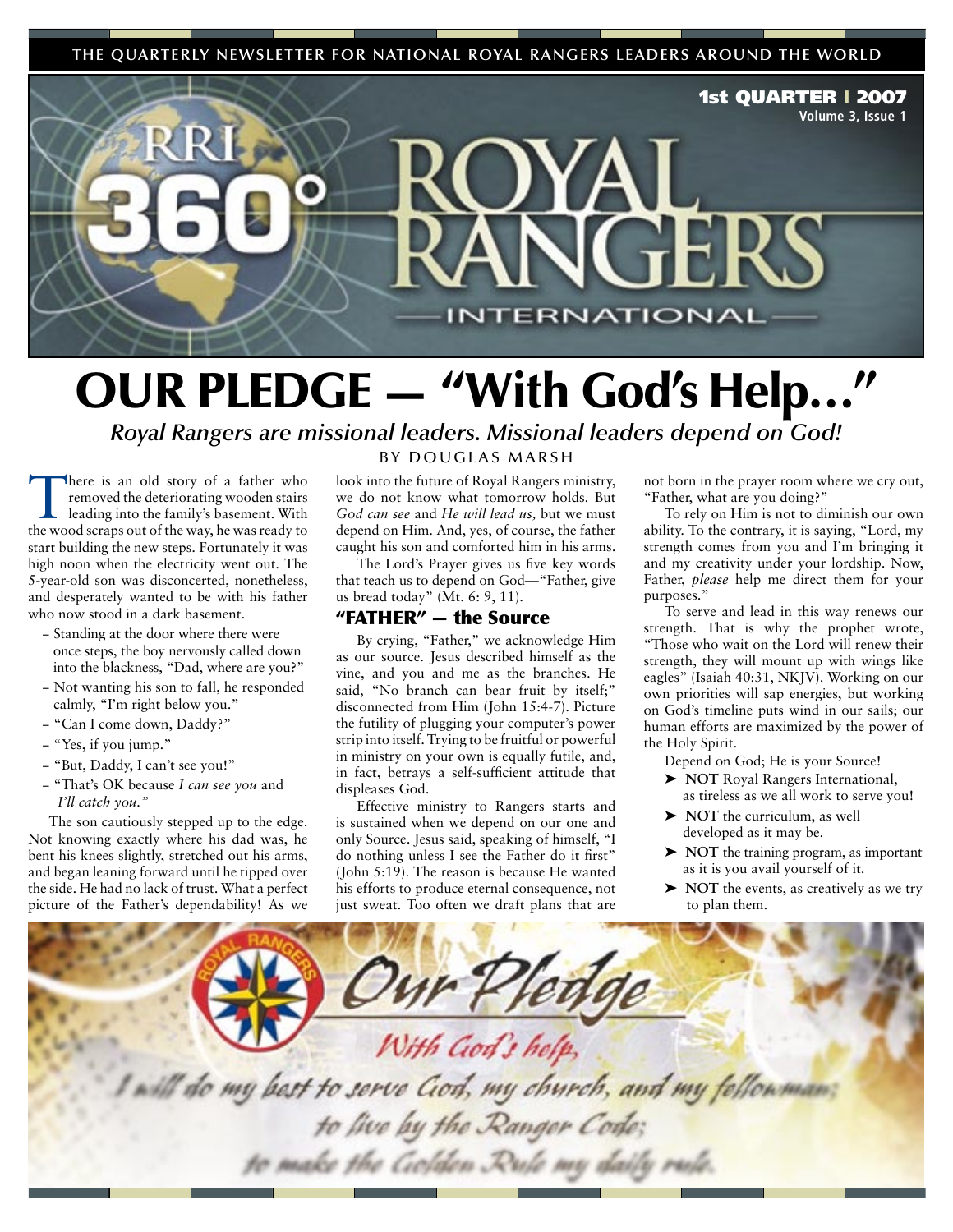- ➤ **NOT** the products, as helpful as they are.
- ➤ **NOTHING** can replace God and His strategy nor His provision to help you reach, teach, and keep *every* lost student in your community and beyond. And make no mistake that *is* your charge! (Mt. 28:19).

When was the last time you prayed, "Father, what are the plans and purposes for the Rangers you have placed in my care, for the unsaved in my community? God will never fail to answer if you ask.

## "GIVE" — the Poverty

By pleading, "Give," we acknowledge our poverty. Jesus said, "Blessed are the poor in spirit, for theirs is the Kingdom of heaven" (Mt. 5:3). Only someone who knows they are poor will stretch out their hand in desperation and say, "Please, sir, can you give me alms?" Bruce Winston says, "Being 'poor in spirit' is the opposite of being 'rich in pride.' "

Picture yourself holding a beggar's tin cup. If it is full of dirt, who is going to drop coins into it? Too often we approach God with all the answers, a cup full of worthlessness, full of our pride, full of our own solutions. But if we approach God with a humble "poor spirit," a clean, empty cup, God will fill our hearts with Himself, our minds with winning ideas, strategies, and heaven-authored solutions that will make us rich builders of God's Kingdom. Depending on God requires that we empty ourselves of ourselves so we can hold more of Him.

*If we approach God with a humble "poor spirit," a clean, EMPTY CUP,* 

*God will fill our hearts with Himself, … and heaven-authored solutions that will make us rich builders of God's Kingdom.*

### "US" — the Interdependence

By uttering, "Us," we acknowledge our interdependence with one another. Leadership, and the Christian life in general, is not a solo but a team sport.

- The Word calls us to:
- ➤ Care for each other (1 Corinthians 12:25).
- ➤ Help each other (Ecclesiastes 4:10).
- ➤ Pray for each other (James 5:16).
- $\blacktriangleright$  Love each other (1 John 4:11).
- $\blacktriangleright$  Confess our sins to each other (James 5:16).
- ➤ Grow in Christ-likeness together (Hebrews 10:25).

➤ And, yes, the Great Commission was issued to the corporate body; we are to link arms to evangelize the world (Mark 16:15).

Depending on God includes depending on each other. We honor God when others learn they can rely on us without question. Pastors, parents, and Rangers, in fact, entire families, are counting on you to care, to be helpful, to pray, to love, to listen, to grow, to reach the lost, just to name a few. When others can depend on your word, they will trust you and the God you represent.

Depending on God makes you dependable. As we all individually depend on God we become sources of strength for each other. If we have three chain links, one capable of holding 300 pounds, one 200 pounds, and one 100 pounds, how much can the three links hold in combination? Since a chain is only as strong as its weakest link, the answer is 100. Can you see that depending on God makes you and the entire body stronger?

## "BREAD" — the Hunger

By asking for "Bread," we acknowledge our hunger. Jesus said, "Blessed are those who hunger and thirst for righteousness, for they will be filled" (Matthew 5:6). Have you ever been so hungry and thirsty that the fastest fast food restaurant seemed slow? Imagine, then, the pain the poor and homeless must feel on a regular basis. That is the kind of yearning God wants us to have for righteousness.

Jesus said, "My food is to do the will of him who sent me and to finish his work" (John 4:34). Righteousness is defined as actively doing the will of God. Adam was convinced to hunger for selfgratification rather than thirst for God's will. As a result of sin, we live for the unholy trinity—me, myself, and I (James 4). A hunger for righteousness comes from God.

Nothing will make you hungry for God like getting your hands dirty in ministry. Feel that boy's loneliness and hurt. His father just went to jail for continually beating him and his mother, who is 7 months pregnant. The courts have judged his expectant mom unfit to be a mother to him and his 3 siblings because she is on hard drugs. His parents withheld him from school for fear a teacher would see and report the obvious abuse. When you look the consequences of sin in the face you will have no clue what to do or how to respond. That is when you will start asking God just how he plans to accomplish His perfect will in that boy and his family's life.

Sin breaks people's lives and only the Gospel can mend them. No human plan can accomplish God's ultimate purpose, "that none should perish" (2 Peter 3:9). In that light, we must hunger for God's plan to develop righteousness in the lives of desperately broken children and youth.

Your example is everything. You must fight the tendency to feed what the "I" wants rather than what the great "I Am" wants. As we depend on God to satisfy our own thirst for sin-breaking righteous living, He will, 1) satisfy us, and 2) make us "springs of water welling up for eternal life" for those around us (John 4:14).

## "TODAY" — the Urgency

By shouting, "Today," we acknowledge the urgency of the hour. You and I desperately need God in the now all the time. Our attitude should be that of Jesus, "I must work while it is [today]" (John 9:4). This ministry we have been called to, to evangelize students, has life and death consequences. There is a hell to shun and a heaven to gain for every one of them. We need God's help to remain at the top of our game 24/7 because lives are in the balance. The great news is He has a daily supply of grace if we will simply ask for it and receive it.

In conclusion, the temptation of Royal Rangers' leadership is the devil's invitation to lead independently of God. It's a sinful ego thing living for self or for God. To depend on God is to live for His glory; to be independent is to lead for my glory. Fundamentally it is not a question of whether we will depend on God or not, because we depend on him like air. The real question is whether we will acknowledge it. Our highest call in life is to rely on Him, to make Jesus look good.

Singing that old church nursery song, as simple as it is, says it well, "Little ones to him belong, they are weak but He is strong." We *are* small in light of the perplexing problems students face today. We feel like the disciples in Matthew 15, where Jesus instructed them to feed the huge crowd of people. They asked how can we "feed such a crowd?" (v. 33). As soon as they spoke the question they acknowledged their weakness and dependence on Him, and Jesus took over and multiplied the loaves and fish. We *are* weak, but He *is* strong; He will help us guide Rangers through the challenges of the 21st century.

Our cry is, "Father, give us bread today!" Royal Rangers, when you recite Our Pledge, **"With God's help,..."** you are making a radical commitment to *depend on God* unconditionally. Why? Because we are on a mission, a mission to reach, teach, and keep every Ranger-aged student in the world for Christ. To accomplish that, we *must* depend on Him.

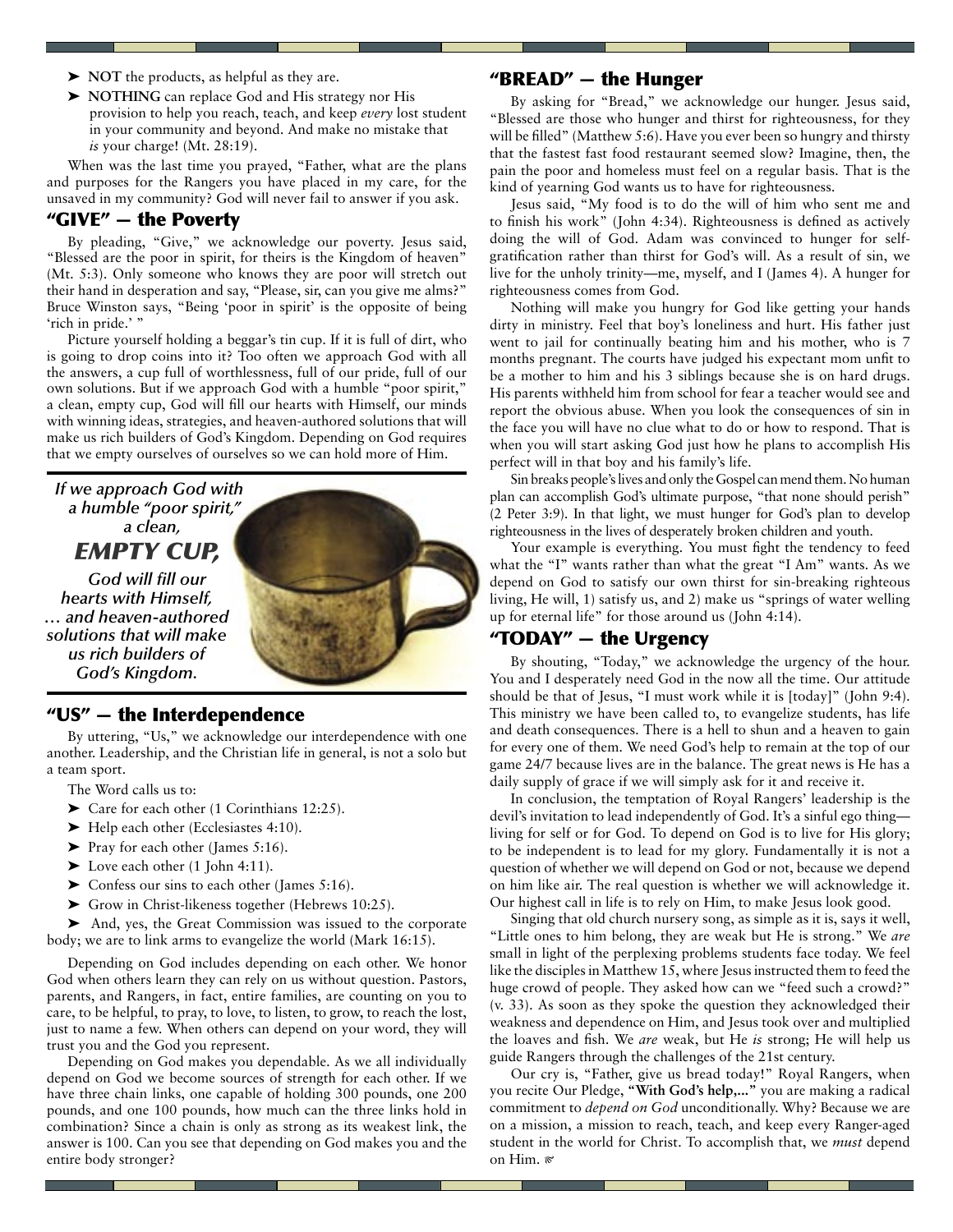

The National Camporama for Honduras was held in Valle<br>de Angeles from October 13 – 15, 2006. The event was<br>the climatic highlight of the year and the camp motto<br>was "PREPARADOS PARA CONQUISTAR" ("Ready to<br>Conquer"). de Angeles from October 13 – 15, 2006. The event was the climatic highlight of the year and the camp motto was "PREPARADOS PARA CONQUISTAR" ("Ready to Conquer").

A total of 920 campers enjoyed the Camporama, with representatives from the United States, Nicaragua and the host country Honduras. For many children, it was a completely new experience. For others, the camp was another great moment they lived and shared in the growing Royal Ranger ministry of Honduras.

The Camporama theme recalled the history of the Spanish conquest in Latin America, and reminded the children that every Ranger should be prepared to conquer any challenge in their daily life. The camp featured a replica of Christopher Columbus's ship the "Santa Maria," and banners, dramas, and songs added additional emphasis and excitement to the conquering theme.

National Commander Miguel Sauceda, National Coordinator Daniel Ríos, and the Royal Rangers of Honduras thank the United States delegation for attending and for their unwavering support. The US delegation consisted of Eliseo Peralta (Deputy Commander, North Pacific Latin American District /Sectional Commander East Bay Section and Senior Commander El Golgota Church), Samuel Martínez (Oupost Commander, ICS Instructor) and Josué Peralta (Oupost Commander, ICS Instructor), each accompanied by their families. They also thank the delegation of children and parents from their sister nation, the Republic of Nicaragua, led by National Commander Carlos Guatemala. Finally and most of all, they wish to thank the Master Ranger and Conqueror, the Lord Jesus Christ, for the successful 3 days that will go down in Royal Ranger history in Honduras.

During the week of July 31 – Aug. 4, 2007, an estimated 5,000 Royal Rangers from all over Europe will travel to Lillehammer, Norway for EuroCamp. This special event takes place every 4 years and is similar to National Camporama in the USA, but instead of boys coming together



from the 50 states, boys and girls will gather from 23 nations across Europe.

During the day, Rangers will participate in sports and compete against each other in activities designed to test their outdoor skills and use their God given talents. Many workshops and craft stations are offered that allow Rangers to exercise their

creativity through various artistic means.

Special services will be held each evening and are the spiritual highlight of the camp. Rangers will enjoy worship bands composed of their own peers, have the opportunity to express themselves through drama, and hear challenging messages from God's word. The services are usually conducted in English, but translation is available through headsets into the many languages used throughout Europe. Historically, many young people give their hearts to the Lord, or are motivated to a deeper Christian walk during these services.

RRI staff members and Rangers from the USA will be attending as part of a special delegation to EuroCamp 2007. European Royal Rangers should visit www.RoyalRangersEurope.net to learn more and register for the camp, or contact Matthias Reinartz at pr@royal-rangers.de. Anyone working with Royal Rangers outside of Europe should contact RRI about receiving an invitation at: RRI@royalrangersinternational.com.